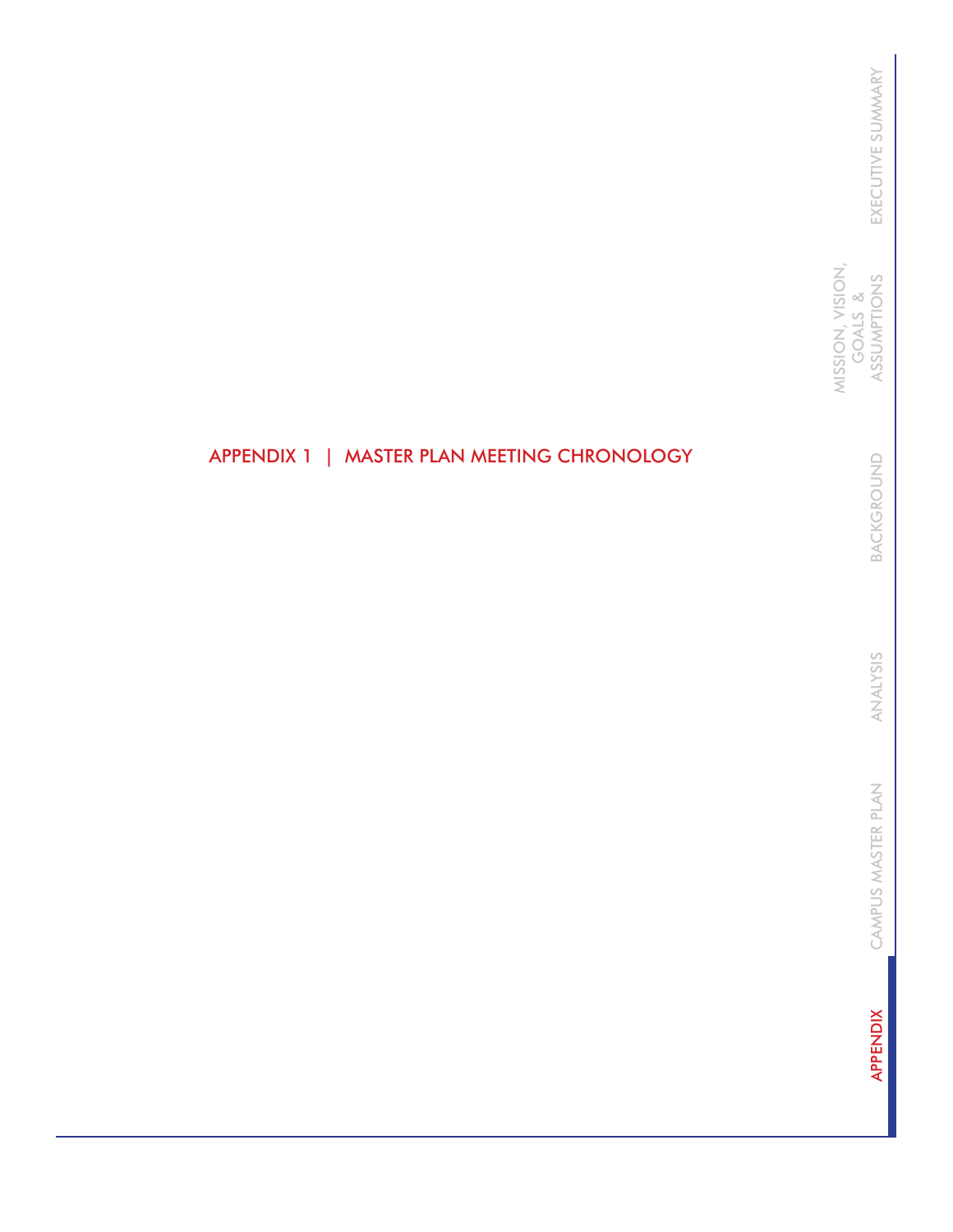| Shippensburg University Master Plan<br><b>MEETING CHRONOLOGY</b> |             |             |                                          |                                                                                                                                                                                                                                                            |
|------------------------------------------------------------------|-------------|-------------|------------------------------------------|------------------------------------------------------------------------------------------------------------------------------------------------------------------------------------------------------------------------------------------------------------|
|                                                                  | <b>DATE</b> | <b>TIME</b> | <b>MEETING TITLE</b>                     | <b>SU ATTENDEES</b>                                                                                                                                                                                                                                        |
|                                                                  |             |             |                                          |                                                                                                                                                                                                                                                            |
| 1.                                                               | 8/10/07     | 10:00       | Executive                                | Ruud, Bryson, Fawks, Harpster, Serr, Ruth,                                                                                                                                                                                                                 |
|                                                                  |             |             | Management Team                          | Topper                                                                                                                                                                                                                                                     |
| 2.                                                               | 8/13/07     | 10:00       | <b>President's Cabinet</b>               | Bartos, Berry, Bryson, Clinton, Ebersole,<br>Herring, Fawks, Folmer Clinton, Gigliotti,<br>Grissom, Harpster, Long, Lovett, Mathes,<br>Maun, Page, Peltzer, Pilgrim, Ruth, Ruud,<br>Schoolcraft, Schultz, Serr, Speakman,<br>Topper, Wall, Wehrung, Yevich |
| 3.                                                               |             | 1:15        | Housing                                  | Bryson, Cecerre, Fawks, Felice, Harpster,<br>Herring, Lovett, McClanahan, Peltzer, Serr,<br>Starr, Topper,                                                                                                                                                 |
| 4.                                                               |             | 1:15        | Campus<br>Infrastructure                 | Bonafair, Gardner, Lensie, Ocker,                                                                                                                                                                                                                          |
| 5.                                                               |             | 2:45        | Academic Space                           | Bryson, Hockersmith, Long, Schoolcraft,<br>Sprenger, Starr, Verney                                                                                                                                                                                         |
| 6.                                                               |             | 2:45        | Campus-Wide<br>Issues                    | Grissom, Hatzes, Herring, Lensie, Wehrung,<br>Wozniak                                                                                                                                                                                                      |
| 7.                                                               | 8/27/07     | 1:00        | Campus<br>Grounds/Outdoor<br>Space       | Bryson, George, Herring                                                                                                                                                                                                                                    |
| 8.                                                               |             | 3:00        | Signage                                  | Folmer Clinton, George, Gigliotti, Grissom,<br>Herring, Page, Speakman                                                                                                                                                                                     |
| 9.                                                               |             | 4:00        | Growth Committee                         | Bartos, Brasher, Bryson, Diller, Ebersole,<br>Fawks, Finucane, Gigliotti, Hatzes, Herring,<br>Laite, Lovett, Mowery, Pilgrim, Ruth, Schaul,<br>Speakman, Topper, Winter                                                                                    |
| 10.                                                              |             | 7:00        | <b>Campus History</b>                    | Daniel                                                                                                                                                                                                                                                     |
| 11.                                                              | 8/28/07     | 8:00        | <b>University Relations</b>              | Bryson, Ebersole                                                                                                                                                                                                                                           |
| 12.                                                              |             | 8:00        | Athletics                                | George, Herring, Page, Piper                                                                                                                                                                                                                               |
| 13.                                                              |             | 8:00        | Water and Sewer                          | Lensie                                                                                                                                                                                                                                                     |
| 14.                                                              |             | 10:00       | <b>Utilities</b>                         | Gardner                                                                                                                                                                                                                                                    |
| 15.                                                              |             | 10:00       | Foundation                               | Bryson, Castelli, Clinton, Miracle, Stile                                                                                                                                                                                                                  |
| 16.                                                              |             | 1:00        | <b>AFSCME</b>                            | Cline, McHenry, Trent, Wall                                                                                                                                                                                                                                |
| 17.                                                              |             | 2:00        | Administration &                         | Bryson, Fawks, Felice, Harpster, Martin,                                                                                                                                                                                                                   |
|                                                                  |             |             | Finance                                  | Topper                                                                                                                                                                                                                                                     |
| 18.                                                              |             | 2:00        | Traffic & Parking                        | Grissom                                                                                                                                                                                                                                                    |
| 19.                                                              | 9/4/07      | 10:00       | Conf Call: Space<br>Data                 | Bryson, Diehl, Herring, Pilgrim, Schoolcraft,<br>Sprenger                                                                                                                                                                                                  |
| 20.                                                              | 9/10/07     | 9:00        | Cabinet:                                 | Bartos, Berry, Bryson, Cline, Clinton,                                                                                                                                                                                                                     |
|                                                                  |             |             | Presentation of Task<br>1 and 2 Findings | Cornelius, Ebersole, Folmer Clinton, Gigliotti,<br>Grissom, Harpster, Holoviak, Lovett, Mathes,<br>Maun, Mike, Peltzer, Pilgrim, Ruth, Ruud,<br>Sax, Schultz, Serr, Speakman, Topper,<br>Wehrung                                                           |
| 21.                                                              |             | 1:00        | <b>AFSCME Supervisors</b>                | Cross, Geyer, Gossert, Gushall, Hosfelt,<br>Henry, Herring, Yohe                                                                                                                                                                                           |
| 22.                                                              |             | 2:00        | <b>APSCUF</b>                            | Bartoli, Herring, Morin                                                                                                                                                                                                                                    |
| 23.                                                              | 9/12/07     | 9:00        | Steam and Electrical                     | Herring, Lensie, Starr                                                                                                                                                                                                                                     |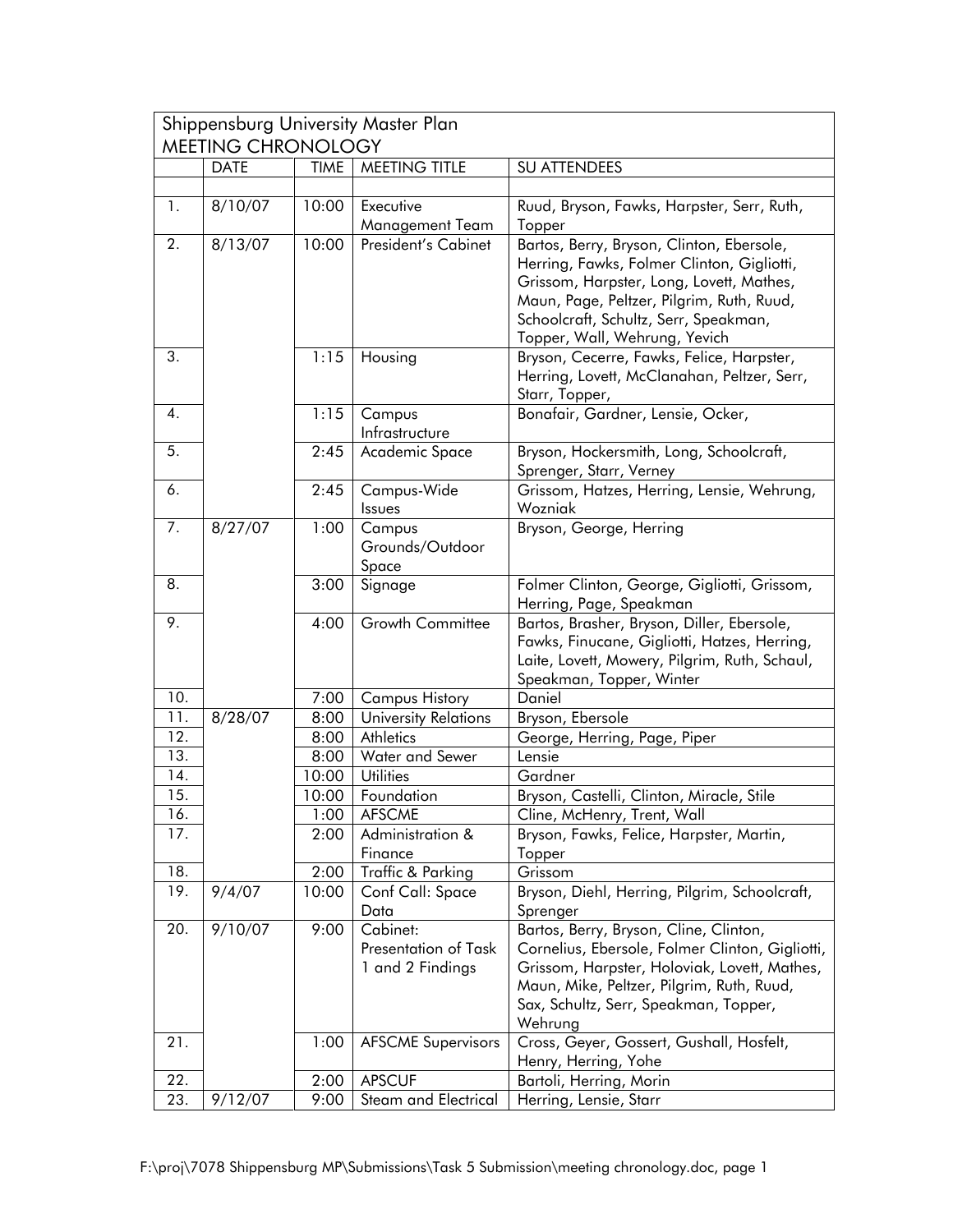|                          |         |              | <b>Utilities</b>                                 |                                                           |
|--------------------------|---------|--------------|--------------------------------------------------|-----------------------------------------------------------|
| 24.                      | 9/17/07 | 8:15         | Housing Survey                                   | Bryson, Cecere, Fawks, Felice, Harpster,                  |
|                          |         |              |                                                  | Herring, Lovett, McClanahan, Serr, Topper                 |
| 25.                      |         | 9:00         | <b>B&amp;D</b> interviews                        |                                                           |
| 26.                      |         | 9:00         | <b>CPTED Criteria</b>                            | Bryson, Grissom, Herring                                  |
| 27.                      |         | 10:30        | Academic Affairs                                 | Bryson, Enerlein, Herring, Hockersmith,                   |
|                          |         |              | Council                                          | Holoviak, Mike, Ruth, Sax, Schultz,                       |
|                          |         |              |                                                  | Speakman, Schoolcraft, Sprenger, Starr                    |
| 28.                      |         | 12:00        | Community                                        | Community: Cressler, Fidati, German,                      |
|                          |         |              | <b>Relations Council</b>                         | Martenas, Myers, Myers, Oldt, Shields,                    |
|                          |         |              |                                                  | Silverstein, Yurko • University: Bryson,                  |
|                          |         |              |                                                  | Callaghan, Czaffney, Ebersole, Fawks,                     |
|                          |         |              |                                                  | Gigliotti, Grissom, Herring, Lovett, Reihner,             |
|                          |         |              |                                                  | Ruud, Sax, Seer, Swanger, Topper, Wehrung                 |
| 29.                      |         | 1:30         | Foundation                                       | Clinton, Cubbage, Fenton, Herring, Hess,                  |
|                          |         |              | Workshop                                         | Horst, Jones, Lux, McCullough, Meehan,                    |
|                          |         |              |                                                  | Miller, Miracle, Rose, Rossman, Suvoulidis,               |
|                          |         |              |                                                  | Tindall, Wagner                                           |
| 30.                      |         | 3:00         | Student Recreation                               | Herring, Hopkins, Piper                                   |
| 31.                      |         | 3:00         | Safety Committee                                 |                                                           |
| 32.                      |         | 4:00         | <b>Student Focus</b>                             |                                                           |
|                          |         |              | Group: Safety                                    |                                                           |
| 33.                      |         | 4:00         | <b>B&amp;D</b> Interviews                        |                                                           |
| 34.                      |         | 4:00         | Housing Focus                                    |                                                           |
|                          |         |              | Group                                            |                                                           |
| 35.                      |         | 6:30         | <b>Housing Focus</b>                             |                                                           |
|                          |         |              | Group                                            |                                                           |
| 36.<br>$\overline{37}$ . | 9/18/07 | 8:00<br>9:00 | Athletic Department<br><b>CPTED Criteria for</b> | Fulton, Herring, Page, Rees, Springer                     |
|                          |         |              | <b>Buildings/Grounds</b>                         |                                                           |
| 38.                      |         | 10:00        | Marketing and                                    | Gigliotti                                                 |
|                          |         |              | <b>Branding</b>                                  |                                                           |
| 39.                      |         | 10:00        | <b>Housing Financials</b>                        |                                                           |
| 40.                      |         | 11:00        | Student Union                                    | Claiborne, Folmer Clinton, Herring, Starr                 |
| 41.                      |         | 1:00         | Classroom/Laborat                                |                                                           |
|                          |         |              | ory condition survey                             |                                                           |
| 42.                      |         | 2:00         | Dining Issues                                    | Bryson, Gaughan, Haus, Herring, Iula,                     |
|                          |         |              |                                                  | Lensie, Long, Starr                                       |
| 43.                      |         | 2:00         | Space Data Review                                |                                                           |
| 44.                      |         | 3:30         | Housing Focus                                    |                                                           |
|                          |         |              | Group                                            |                                                           |
| 45.                      |         | 4:00         | Housing Focus                                    |                                                           |
|                          |         |              | Group                                            |                                                           |
| 46.                      |         | 6:30         | Open Workshop                                    | Feeney, Gomes, Helfrich, Herring, Jantz,                  |
|                          |         |              |                                                  | Klein, Mowery, Ricci, Taylor, Taylor, Varzaly,<br>Wozniak |
| 47.                      | 9/19/07 | 9:00         | Camps and                                        | Bryson, Folmer Clinton, Hammond, Herring,                 |
|                          |         |              | Conferences                                      | Starr                                                     |
| 48.                      |         | 10:00        | Performing Arts                                  | Delbin, Clinton, Herring, Shirk, Sommer,                  |
|                          |         |              | Center                                           | Taylor                                                    |
| 49.                      |         | 11:00        | Social Equity/ADA                                | Bryson, Folmer Clinton, Hammond, Herring,                 |
|                          |         |              |                                                  | Starr                                                     |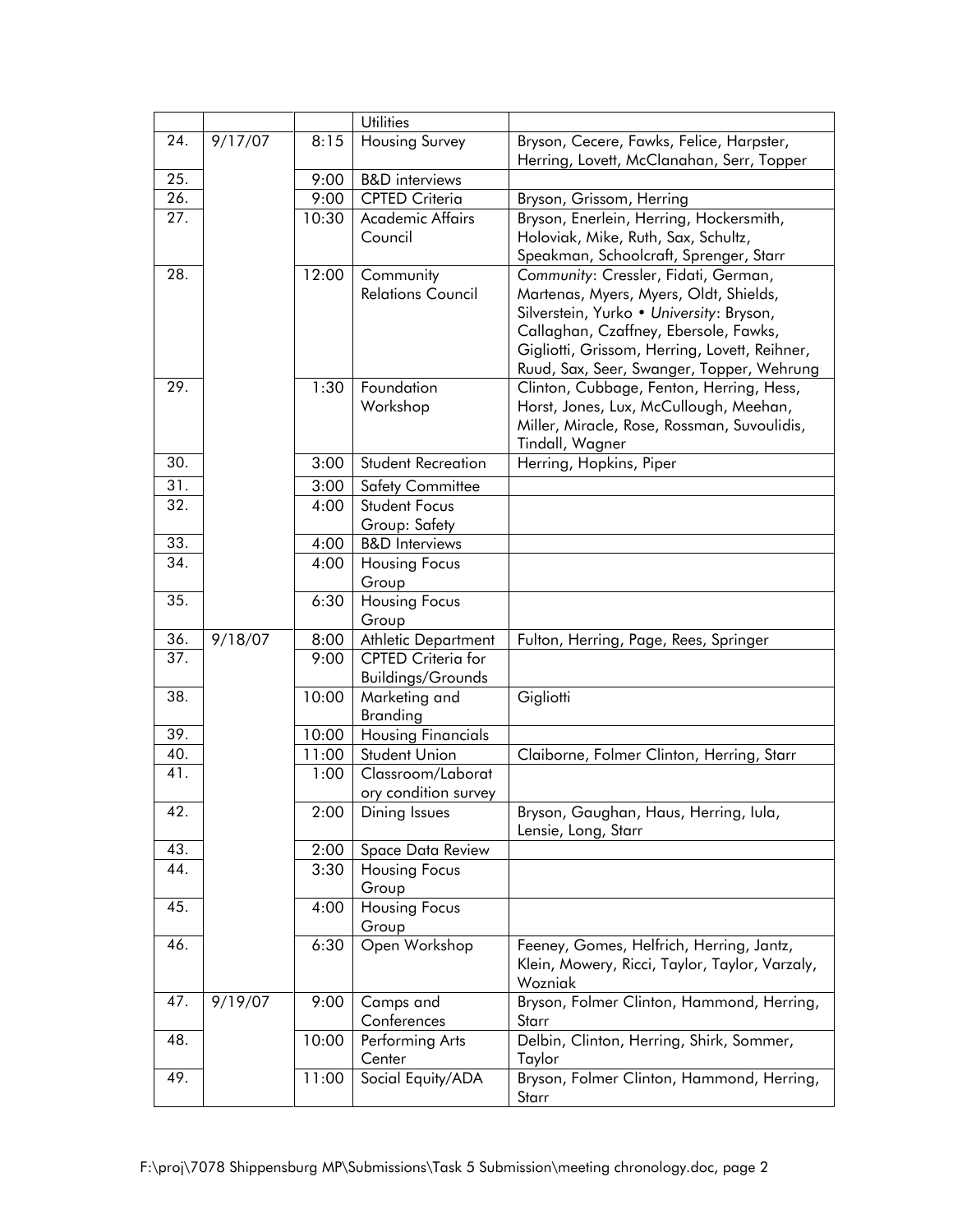| 50. |          | 12:00 | Multicultural Student      | Jefferson, Herring, Hickelberger                                                            |
|-----|----------|-------|----------------------------|---------------------------------------------------------------------------------------------|
|     |          |       | <b>Affairs</b>             |                                                                                             |
| 51. | 10/1/07  | 9:30  | Grove COB Council          | Booz, Cole, Holoviak, Myers, Rim, Rutledge,<br>Verney, Winter, Yetter                       |
| 52. |          | 11:00 | <b>SCUPA</b>               | Callaghan, Madey, Mattern, Nguter, Smith,<br>Smith, Snyder, Topper, Yevich, Wolgast         |
| 53. |          | 1:30  | Admin/Staff                | Arnold, Bender, Bonafair, Burkett,                                                          |
|     |          |       | Workshop #1                | DiDomenico, Dunlap, Gardner, Group,                                                         |
|     |          |       |                            | Gutshall, Gyurisin, Harmon, Hiesey, Henry,                                                  |
|     |          |       |                            | Henry, Herring, Hillman, Ile, Jumper,                                                       |
|     |          |       |                            | Kochenour, Kochenour, Kraut, Keiner, Lensie,                                                |
|     |          |       |                            | Lutz, Martin, Martin, Messick, Mogel, Naylor,                                               |
|     |          |       |                            | Oakes, Ocker, Rosenberry, Rumberger,                                                        |
|     |          |       |                            | Stevens, Varner                                                                             |
| 54. |          | 3:00  | Grove Stadium              | Bannon, Herring, Starr                                                                      |
| 55. |          | 6:30  | Student Workshop           | Brown, Clancy, Clark, Harmon, Herring,                                                      |
|     |          |       |                            | Herrington, Jones, Moebius, Ruzicka,                                                        |
|     |          |       |                            | Stevenson                                                                                   |
| 56. | 10/2/07  | 9:00  | Academic Support           | Hatzes, Henriques, Michaels, Ochoa, Schultz,<br>Walker, Wallace                             |
| 57. |          | 10:00 | Landscaping                |                                                                                             |
| 58. |          | 11:00 | <b>ITS</b> Deans and       | George<br>Bonafair, Day, Diehl, Gardner, Gross-Grey,                                        |
|     |          |       | <b>Directors</b>           | Herring, Mathes, Ocker, Ruth, Schultz, Sentz,                                               |
|     |          |       |                            | Yoh                                                                                         |
| 59. | 10/17/07 | 9:00  | <b>Executive Breakfast</b> | Bryson, Harpster, Herring, Maun, Nguyen,                                                    |
|     |          |       |                            | Ruth, Ruud, Serr, Topper                                                                    |
| 60. |          | 1:00  | Regional                   | Bausman, Oldt                                                                               |
|     |          |       | Transportation #           |                                                                                             |
| 61. |          | 3:30  | Arts & Sciences            | Brasher, Carlin, Crawley, Feeney, Herbert,                                                  |
|     |          |       | College                    | Horner, Long, Mike, Morin, Paulson,                                                         |
|     |          |       |                            | Richardson, Ruby, Semushkina, Stewart,                                                      |
|     |          |       |                            | Wellington                                                                                  |
| 62. |          | 5:00  | Honors College             | Bly, Harmon, Ray                                                                            |
| 63. | 10/18/07 | 8:30  | <b>MP Status Review</b>    | Bryson, Herring                                                                             |
| 64. |          | 11:15 | Foundation Pre-            | Clinton                                                                                     |
|     |          |       | Meeting                    |                                                                                             |
| 65  |          | 2:00  | Foundation Board #         |                                                                                             |
| 66. |          | 3:30  | Environmental              | OK                                                                                          |
|     |          |       | <b>Steering Committee</b>  |                                                                                             |
| 67. | 10/22/07 | 11:00 | Executive                  | Harpster, Ruud, Serr                                                                        |
|     |          |       | Conference Call            |                                                                                             |
| 68. | 10/29/07 | 9:00  | President's Cabinet        | Bryson, Cline, Clinton, Cornelius, Ebersole,                                                |
|     |          |       |                            | Enderlein, Folmer Clinton, Gigliotti, Grissom,<br>Harpster, Herring, Hockersmith, Holoviak, |
|     |          |       |                            | Lovett, Mathes, Maun, Mike, Page, Pilgrim,                                                  |
|     |          |       |                            | Ruth, Ruud, Sax, Schoolcraft, Schultz, Serr,                                                |
|     |          |       |                            | Topper, Wehrung                                                                             |
| 69. |          | 11:00 | <b>Utilities</b>           |                                                                                             |
| 70. |          | 2:30  | Housing Review #           | Bryson, Cecere, Felice, McClanahan, Starr,                                                  |
|     |          |       |                            | Topper • Berger, Eversmann, Tellers                                                         |
| 71. |          | 6:30  | Open Workshop              |                                                                                             |
| 72. | 10/30/07 | 11:00 | Academic Planning          |                                                                                             |
| 73. |          | 1:30  | <b>Fashion Archives</b>    |                                                                                             |